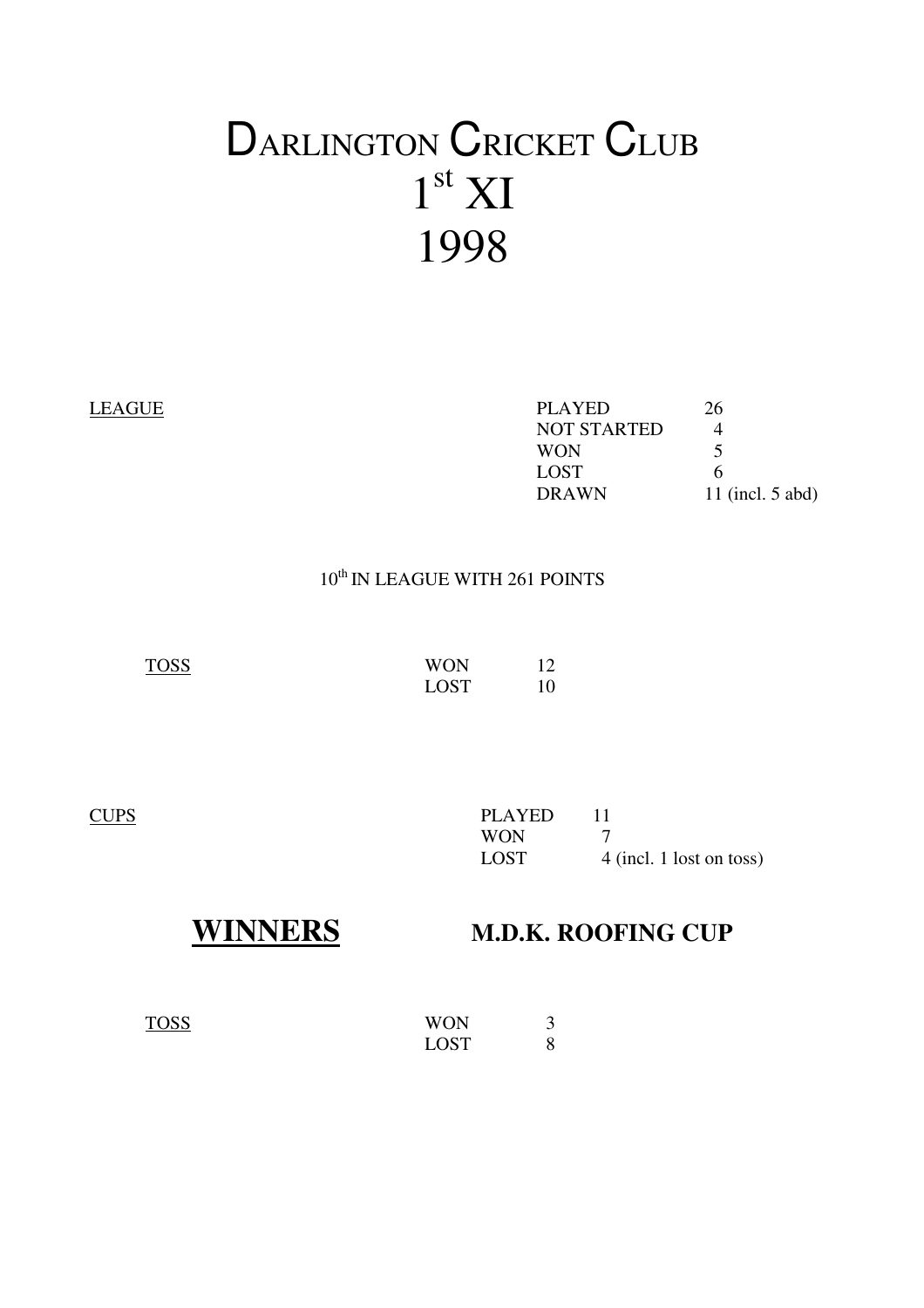### LEAGUE

|                       |                |                         |                  | Highest        | Not              | Comp.            |         | Balls          | Balls/ | Number of |                  |
|-----------------------|----------------|-------------------------|------------------|----------------|------------------|------------------|---------|----------------|--------|-----------|------------------|
|                       | Matches        | Innings                 | Runs             | Score          | Out              | Innings          | Average | Faced          | Run    | 4's       | 6's              |
| <b>J.D.GLENDENEN</b>  | 22             | 22                      | 1444             | 180            | 5                | 17               | 84.94   | 1794           | 1.242  | 162       | 21               |
| <b>M.STAINSBY</b>     | 16             | 16                      | 373              | 74             | 1                | 15               | 24.87   | 817            | 2.190  | 40        | $\boldsymbol{0}$ |
| A.R.FOTHERGILL        | 17             | 13                      | 219              | 36             | 4                | 9                | 24.33   | 406            | 1.854  | 20        | $\overline{4}$   |
| D.J.B.MORGANS         | 20             | 20                      | 301              | 50             | 4                | 16               | 18.81   | 737            | 2.449  | 22        | $\boldsymbol{0}$ |
| J.G.MOODY             | 21             | 16                      | 241              | 55             | 3                | 13               | 18.54   | 392            | 1.627  | 23        | $\boldsymbol{0}$ |
| L.J.HUTTON            | 17             | 12                      | 130              | $34*$          | 3                | 9                | 14.44   | 335            | 2.577  | 9         | $\boldsymbol{0}$ |
| Also Batted           |                |                         |                  |                |                  |                  |         |                |        |           |                  |
| M.E.JOBLING           | 10             | 9                       | 247              | 56*            | 2                | 7                | 35.29   | 421            | 1.704  | 21        | 1                |
| <b>A.RAINE</b>        | 9              | 5                       | 50               | $30*$          | 3                | $\overline{2}$   | 25.00   | 69             | 1.380  | 3         | $\boldsymbol{0}$ |
| P.T.WHITESIDE         | 5              | 3                       | 17               | 11             | $\overline{2}$   | 1                | 17.00   | 47             | 2.765  | $\Omega$  | $\boldsymbol{0}$ |
| <b>J.W.HATCH</b>      | 8              | 6                       | 99               | 41             | $\boldsymbol{0}$ | 6                | 16.50   | 204            | 2.061  | 16        | $\mathbf{0}$     |
| D.C.S.EVERALL         | 16             | 5                       | 29               | $12*$          | 3                | $\overline{c}$   | 14.50   | 60             | 2.069  | 3         | $\mathbf{0}$     |
| <b>J.R.G.LAWRENCE</b> | 11             | 7                       | 43               | $24*$          | $\overline{c}$   | 5                | 8.60    | 146            | 3.395  | 3         | $\boldsymbol{0}$ |
| R.J.BIDDLE            | 10             | 5                       | 23               | 12             | $\overline{2}$   | 3                | 7.67    | 51             | 2.217  | 1         | $\boldsymbol{0}$ |
| <b>P.STABLER</b>      | 5              | 3                       | 23               | 21             | $\overline{0}$   | 3                | 7.67    | 20             | 0.870  | 2         | 1                |
| <b>J.F.SMITH</b>      | 3              | $\overline{c}$          | 15               | 15             | $\boldsymbol{0}$ | $\overline{c}$   | 7.50    | 22             | 1.467  | 1         | $\boldsymbol{0}$ |
| K.D.MOTT              | 15             | $\overline{\mathbf{3}}$ | 9                | 5              | 1                | $\overline{c}$   | 4.50    | 28             | 3.111  | $\Omega$  | $\mathbf{0}$     |
| <b>P.W.HOWELLS</b>    | 3              | 1                       | $\overline{2}$   | $\overline{2}$ | $\boldsymbol{0}$ | 1                | 2.00    | 13             | 6.500  | $\Omega$  | $\mathbf{0}$     |
| <b>K.BARKER</b>       | 5              | 3                       | 4                | 3              | $\boldsymbol{0}$ | 3                | 1.33    | 15             | 3.750  | $\Omega$  | $\mathbf{0}$     |
| P.D.RAINE             | 14             | 4                       |                  | 1              | 3                | 1                | 1.00    | 23             | 23.000 | $\Omega$  | $\boldsymbol{0}$ |
| <b>J.WATSON</b>       | $\overline{2}$ | 2                       | 1                | 1              | $\boldsymbol{0}$ | $\overline{c}$   | 0.50    | 14             | 14.000 | $\Omega$  | $\mathbf{0}$     |
| <b>S.WHITEHEAD</b>    | 1              | 1                       | $\theta$         | $\theta$       | $\overline{0}$   | 1                | 0.00    | $\overline{4}$ | N/A    | $\Omega$  | $\mathbf{0}$     |
| <b>P.J.BENTLEY</b>    | $\overline{2}$ | 1                       | 11               | $11*$          | 1                | $\boldsymbol{0}$ | N/A     | 19             | 1.727  | $\Omega$  | $\mathbf{0}$     |
| <b>S.RUSSELL</b>      | 1              | 1                       | 4                | $4*$           | 1                | $\overline{0}$   | N/A     | 7              | 1.750  | 1         | $\mathbf{0}$     |
| N.M.WHALEY            |                | 1                       | $\boldsymbol{0}$ | $0*$           | 1                | 0                | N/A     | $\theta$       | N/A    | $\Omega$  | $\theta$         |

### Played but did not bat

D.J.COATES  $D.COX$  1 C.DENT G.OSBOURNE

RUNS SCORED FOR WICKETS LOST AVERAGE

3557 120 29.64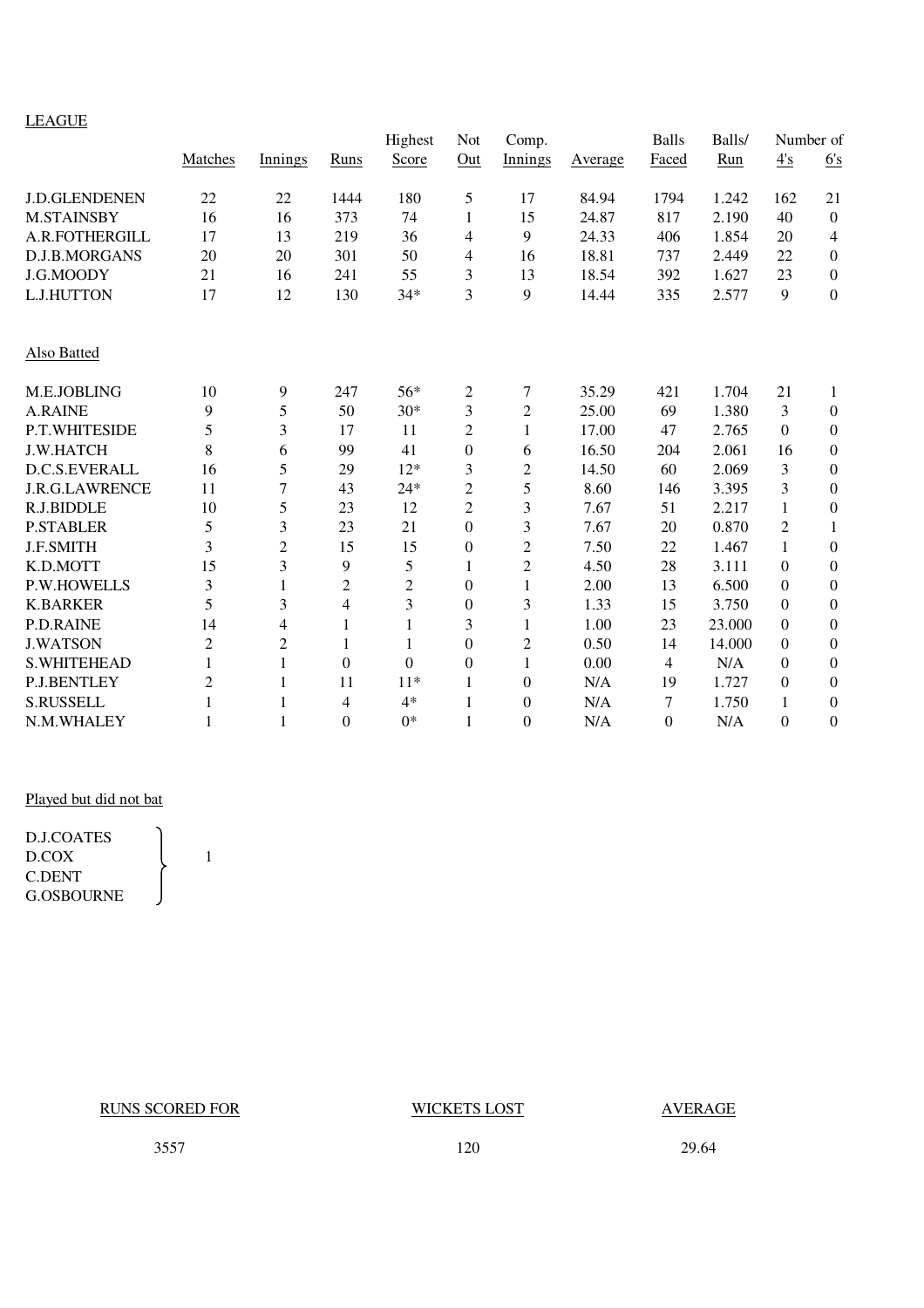|                       |       |       |              |      |                  |                | <b>Best</b> | Runs/ | Strike |                | Number of      |
|-----------------------|-------|-------|--------------|------|------------------|----------------|-------------|-------|--------|----------------|----------------|
|                       | Balls | Overs | Mdns         | Runs | Wkts             | <b>Average</b> | Bowling     | Over  | Rate   |                | Wides No Balls |
| <b>J.R.G.LAWRENCE</b> | 993   | 156.2 | 31           | 499  | 25               | 19.96          | $7-42$      | 3.19  | 39.72  | 5              | 50             |
| K.D.MOTT              | 1445  | 240.5 | 63           | 683  | 30               | 22.77          | 8-48        | 2.84  | 48.17  | 0              | 0              |
| <b>J.D.GLENDENEN</b>  | 809   | 134.5 | 17           | 490  | 21               | 23.33          | 5-42        | 3.64  | 38.52  | $\Omega$       | $\overline{0}$ |
| <b>P.D.RAINE</b>      | 898   | 148.3 | 21           | 511  | 20               | 25.55          | $6 - 41$    | 3.45  | 44.90  | $\Omega$       | 7              |
| <b>A.RAINE</b>        | 726   | 119.4 | 18           | 429  | 13               | 33.00          | $5 - 55$    | 3.59  | 55.85  | $\theta$       | 8              |
| Also Bowled           |       |       |              |      |                  |                |             |       |        |                |                |
|                       |       |       |              |      |                  |                |             |       |        |                |                |
| <b>C.DENT</b>         | 296   | 49.2  | 9            | 147  | 8                | 18.38          | $5-43$      | 2.99  | 37.00  | $\theta$       | 0              |
| <b>J.W.HATCH</b>      | 344   | 56    | 16           | 143  | 7                | 20.43          | $4 - 20$    | 2.55  | 49.14  | 5              | 3              |
| A.R.FOTHERGILL        | 54    | 9     | 4            | 23   | 1                | 23.00          | $1-23$      | 2.56  | 54.00  | $\Omega$       | $\overline{0}$ |
| <b>D.J.B.MORGANS</b>  | 180   | 30    | 4            | 128  | 4                | 32.00          | $4 - 50$    | 4.27  | 45.00  | $\Omega$       | $\overline{0}$ |
| <b>M.STAINSBY</b>     | 456   | 76    | 6            | 362  | 9                | 40.22          | $4 - 29$    | 4.76  | 50.67  | $\Omega$       | $\overline{0}$ |
| P.T.WHITESIDE         | 191   | 31    | 5            | 140  | 3                | 46.67          | $1-19$      | 4.52  | 63.67  | $\overline{0}$ | 5              |
| R.J.BIDDLE            | 30    | 5     | $\mathbf{0}$ | 18   | $\boldsymbol{0}$ | N/A            | $0 - 18$    | 3.60  | N/A    | $\overline{0}$ | 0              |
| <b>J.WATSON</b>       | 12    | 2     | $\mathbf{0}$ | 15   | $\mathbf{0}$     | N/A            | $0 - 15$    | 7.50  | N/A    | $\theta$       | 0              |

#### **Catches**

| D.C.S.EVERALL     | 16 | D.J.B.MORGANS         |  | <b>J.D.GLENDENEN</b> |  |
|-------------------|----|-----------------------|--|----------------------|--|
| J.G.MOODY         | 10 | M.E.JOBLING           |  | <b>J.W.HATCH</b>     |  |
| A.R.FOTHERGILL    | Q  | <b>J.R.G.LAWRENCE</b> |  | <b>P.W.HOWELLS</b>   |  |
| L.J.HUTTON        |    | S. WHITEHEAD          |  | A.RAINE              |  |
| <b>P.D.RAINE</b>  |    | R.J.BIDDLE            |  | <b>J.F.SMITH</b>     |  |
| <b>M.STAINSBY</b> |    |                       |  | <b>P.STABLER</b>     |  |
|                   |    |                       |  | <b>P.T.WHITESIDE</b> |  |
|                   |    |                       |  |                      |  |

### **Stumpings**

| D.C.S.EVERALL | A.R. FOTHERGILL    |  |
|---------------|--------------------|--|
|               | <b>P.W.HOWELLS</b> |  |

| <b>RUNS SCORED AGAINST</b> | WICKETS TAKEN | AVERAGE |
|----------------------------|---------------|---------|
| 3790                       | 151           | 25.10   |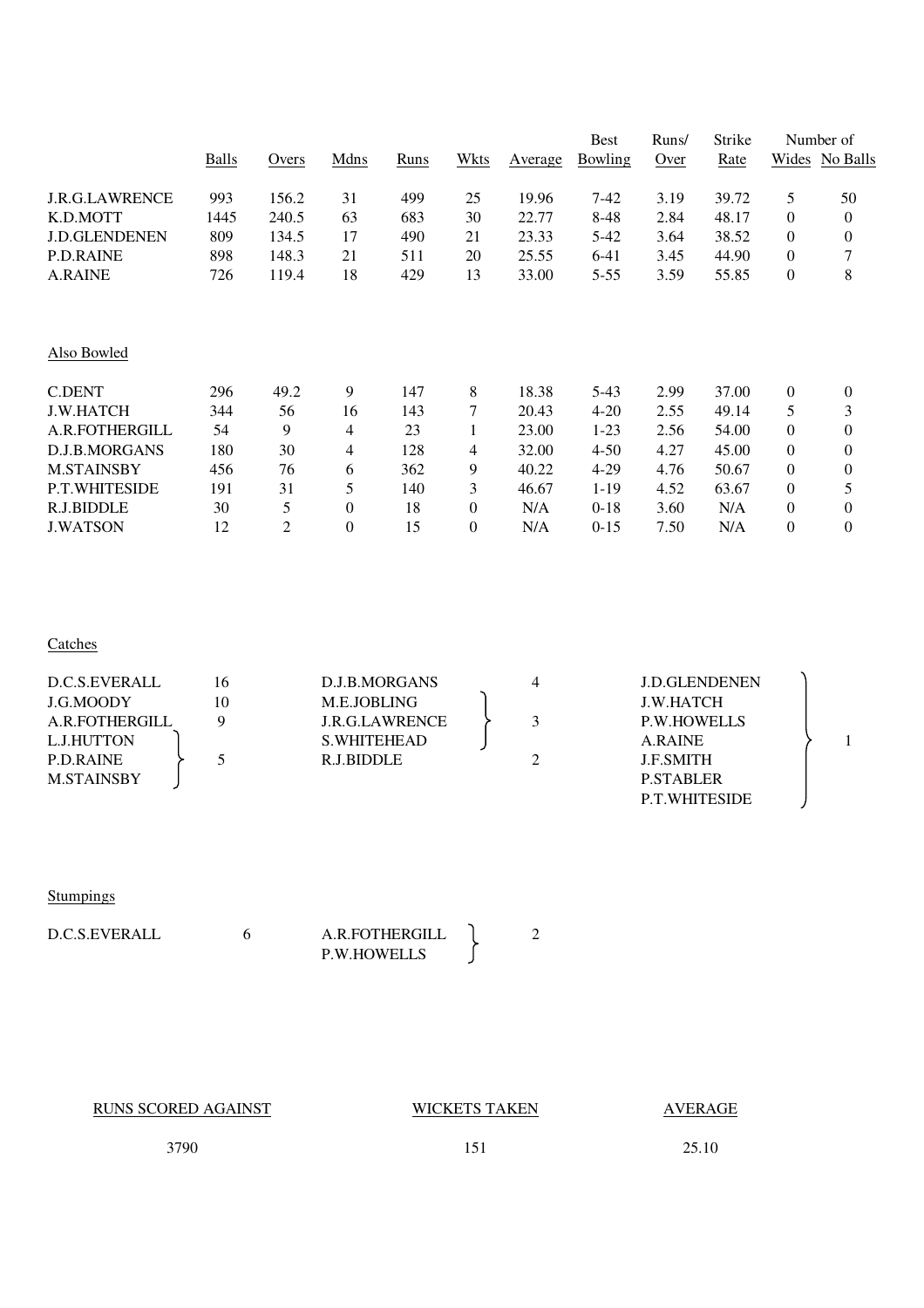|--|

|                      |         |                |                  | Highest          | Not              | Comp.          |         | <b>Balls</b>   | Balls/ |          | Number of        |
|----------------------|---------|----------------|------------------|------------------|------------------|----------------|---------|----------------|--------|----------|------------------|
|                      | Matches | Innings        | Runs             | Score            | Out              | Innings        | Average | Faced          | Run    | 4s       | 6's              |
| <b>J.D.GLENDENEN</b> | 9       | 9              | 279              | $116*$           | $\mathbf{1}$     | 8              | 34.88   | 233            | 0.835  | 24       | 7                |
| <b>M.STAINSBY</b>    | 8       | 8              | 154              | $55*$            | 2                | 6              | 25.67   | 188            | 1.221  | 13       | $\theta$         |
| J.G.MOODY            | 10      | 9              | 122              | 42               | $\overline{2}$   | 7              | 17.43   | 163            | 1.336  | 5        | $\mathbf{0}$     |
| D.J.B.MORGANS        | 10      | 10             | 137              | 32               | $\overline{2}$   | 8              | 17.13   | 236            | 1.723  | 8        | $\theta$         |
| <b>P.STABLER</b>     | 8       | 7              | 93               | 31               | $\boldsymbol{0}$ | $\overline{7}$ | 13.29   | 84             | 0.903  | 6        | 3                |
| Also Batted          |         |                |                  |                  |                  |                |         |                |        |          |                  |
| A.R.FOTHERGILL       | 5       | 4              | 147              | 83*              | 1                | 3              | 49.00   | 149            | 1.014  | 14       | 2                |
| <b>P.W.HOWELLS</b>   | 4       | $\overline{c}$ | 31               | 28               | 1                | 1              | 31.00   | 37             | 1.194  | 3        | $\boldsymbol{0}$ |
| <b>J.W.HATCH</b>     | 4       | 4              | 64               | 53               | $\boldsymbol{0}$ | 4              | 16.00   | 70             | 1.094  | 6        | 1                |
| L.J.HUTTON           | 5       | 3              | 32               | 17               | $\mathbf{1}$     | 2              | 16.00   | 81             | 2.531  | 1        | $\theta$         |
| J.R.G.LAWRENCE       | 4       | 4              | 15               | 6                | 2                | $\overline{2}$ | 7.50    | 30             | 2.000  | $\Omega$ | $\theta$         |
| <b>A.RAINE</b>       | 3       | $\overline{c}$ | 4                | 4                | 1                | 1              | 4.00    | 8              | 2.000  | $\Omega$ | $\theta$         |
| <b>D.J.COATES</b>    |         | 1              | 3                | 3                | $\theta$         | 1              | 3.00    | 3              | 1.000  | $\Omega$ | $\theta$         |
| <b>J.F.SMITH</b>     | 5       | 3              | 8                | 4                | $\theta$         | 3              | 2.67    | 14             | 1.750  | $\Omega$ | $\theta$         |
| R.J.BIDDLE           | 4       | $\overline{2}$ | 5                | 5                | $\boldsymbol{0}$ | $\overline{c}$ | 2.50    | 8              | 1.600  | $\Omega$ | $\theta$         |
| N.M.WHALEY           | 5       | 3              | 4                | $\overline{c}$   | 1                | $\overline{2}$ | 2.00    | 12             | 3.000  | $\Omega$ | $\Omega$         |
| <b>D.C.S.EVERALL</b> | 6       | $\overline{c}$ | $\overline{2}$   | $2*$             | 1                | 1              | 2.00    | $\overline{2}$ | 1.000  | $\Omega$ | $\theta$         |
| M.E.JOBLING          |         |                | $\overline{2}$   | $\overline{2}$   | $\theta$         |                | 2.00    | 11             | 5.500  | $\Omega$ | $\theta$         |
| K.D.MOTT             | 4       |                | $\boldsymbol{0}$ | $\boldsymbol{0}$ | $\boldsymbol{0}$ |                | 0.00    | 1              | N/A    | $\Omega$ | $\boldsymbol{0}$ |
| <b>J.WATSON</b>      | 3       |                | $\theta$         | $\theta$         | $\boldsymbol{0}$ |                | 0.00    | 3              | N/A    | $\Omega$ | $\theta$         |
| <b>P.D.RAINE</b>     | 8       |                | 5                | $5*$             | $\mathbf{1}$     | $\theta$       | N/A     | 3              | 0.600  | 1        | $\theta$         |
| P.J.BENTLEY          |         | 1              | 3                | $3*$             | 1                | $\Omega$       | N/A     | $\overline{2}$ | 0.667  | $\theta$ | $\Omega$         |

### Played but did not bat

P.T.WHITESIDE 1

RUNS SCORED FOR WICKETS LOST AVERAGE

1198 **61** 19.64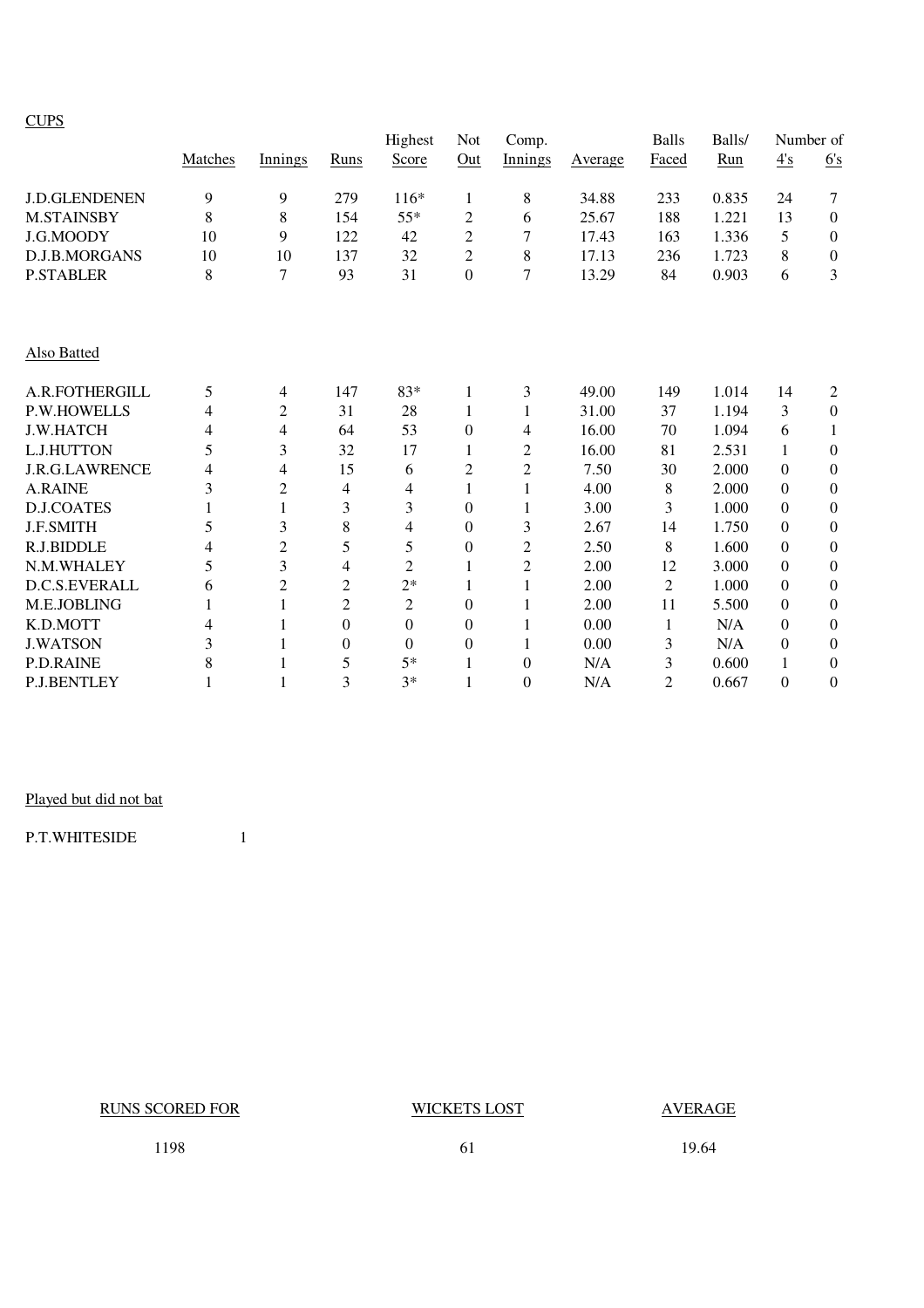|                       |              |       |                  |             |                  |         | <b>Best</b> | Runs/ | Strike |                | Number of        |
|-----------------------|--------------|-------|------------------|-------------|------------------|---------|-------------|-------|--------|----------------|------------------|
|                       | <b>Balls</b> | Overs | Mdns             | <b>Runs</b> | <b>Wkts</b>      | Average | Bowling     | Over  | Rate   |                | Wides No Balls   |
| K.D.MOTT              | 228          | 37    | 3                | 119         | 11               | 10.82   | $4 - 33$    | 3.22  | 20.73  | 6              | $\boldsymbol{0}$ |
| <b>J.R.G.LAWRENCE</b> | 252          | 40    | 4                | 136         | 11               | 12.36   | $5-29$      | 3.40  | 22.91  | 4              | $8\,$            |
| <b>P.D.RAINE</b>      | 394          | 64.2  | 5                | 284         | 20               | 14.20   | $9-44$      | 4.42  | 19.70  | 7              | $\mathbf{1}$     |
|                       |              |       |                  |             |                  |         |             |       |        |                |                  |
| Also Bowled           |              |       |                  |             |                  |         |             |       |        |                |                  |
| <b>M.STAINSBY</b>     | 54           | 9     | $\boldsymbol{0}$ | 58          | 8                | 7.25    | $4 - 11$    | 6.44  | 6.75   | $\overline{0}$ | $\mathbf{0}$     |
| J.G.MOODY             | 24           | 4     | $\mathbf{0}$     | 20          | $\overline{c}$   | 10.00   | $2 - 7$     | 5.00  | 12.00  | $\overline{0}$ | $\boldsymbol{0}$ |
| <b>A.RAINE</b>        | 79           | 13    | 4                | 22          | $\mathbf{1}$     | 22.00   | $1 - 13$    | 1.69  | 79.00  | 1              | $\boldsymbol{0}$ |
| <b>J.F.SMITH</b>      | 19           | 3     | $\mathbf{0}$     | 24          | 1                | 24.00   | $1 - 24$    | 8.00  | 19.00  |                | $\boldsymbol{0}$ |
| <b>J.WATSON</b>       | 26           | 4     | $\mathbf{0}$     | 25          | 1                | 25.00   | $1 - 25$    | 6.25  | 26.00  | 1              | 1                |
| <b>J.W.HATCH</b>      | 55           | 9     | $\mathbf{0}$     | 56          | 1                | 56.00   | $1 - 36$    | 6.22  | 55.00  | 1              | $\boldsymbol{0}$ |
| P.T.WHITESIDE         | 31           | 4     | $\mathbf{0}$     | 18          | $\boldsymbol{0}$ | N/A     | $0-18$      | 4.50  | N/A    | 7              | $\boldsymbol{0}$ |
| <b>D.J.COATES</b>     | 20           | 3     | $\mathbf{0}$     | 20          | $\theta$         | N/A     | $0-20$      | 6.67  | N/A    | 2              | $\mathbf{0}$     |
| R.J.BIDDLE            | 15           | 2.3   | $\mathbf{0}$     | 29          | $\mathbf{0}$     | N/A     | $0-29$      | 12.61 | N/A    | $\overline{0}$ | $\boldsymbol{0}$ |
| <b>J.D.GLENDENEN</b>  | 55           | 9     | $\boldsymbol{0}$ | 61          | $\boldsymbol{0}$ | N/A     | $0-15$      | 6.78  | N/A    | $\mathbf{1}$   | $\boldsymbol{0}$ |

**Catches** 

| J.G.MOODY          | A.R.FOTHERGILL    | <b>P.STABLER</b> |  |
|--------------------|-------------------|------------------|--|
| <b>P.W.HOWELLS</b> | LD.GLENDENEN      | N.M.WHALEY       |  |
|                    | <b>M.STAINSBY</b> |                  |  |

**Stumpings** 

D.C.S.EVERALL 3

RUNS SCORED AGAINST WICKETS TAKEN AVERAGE

903 58 15.57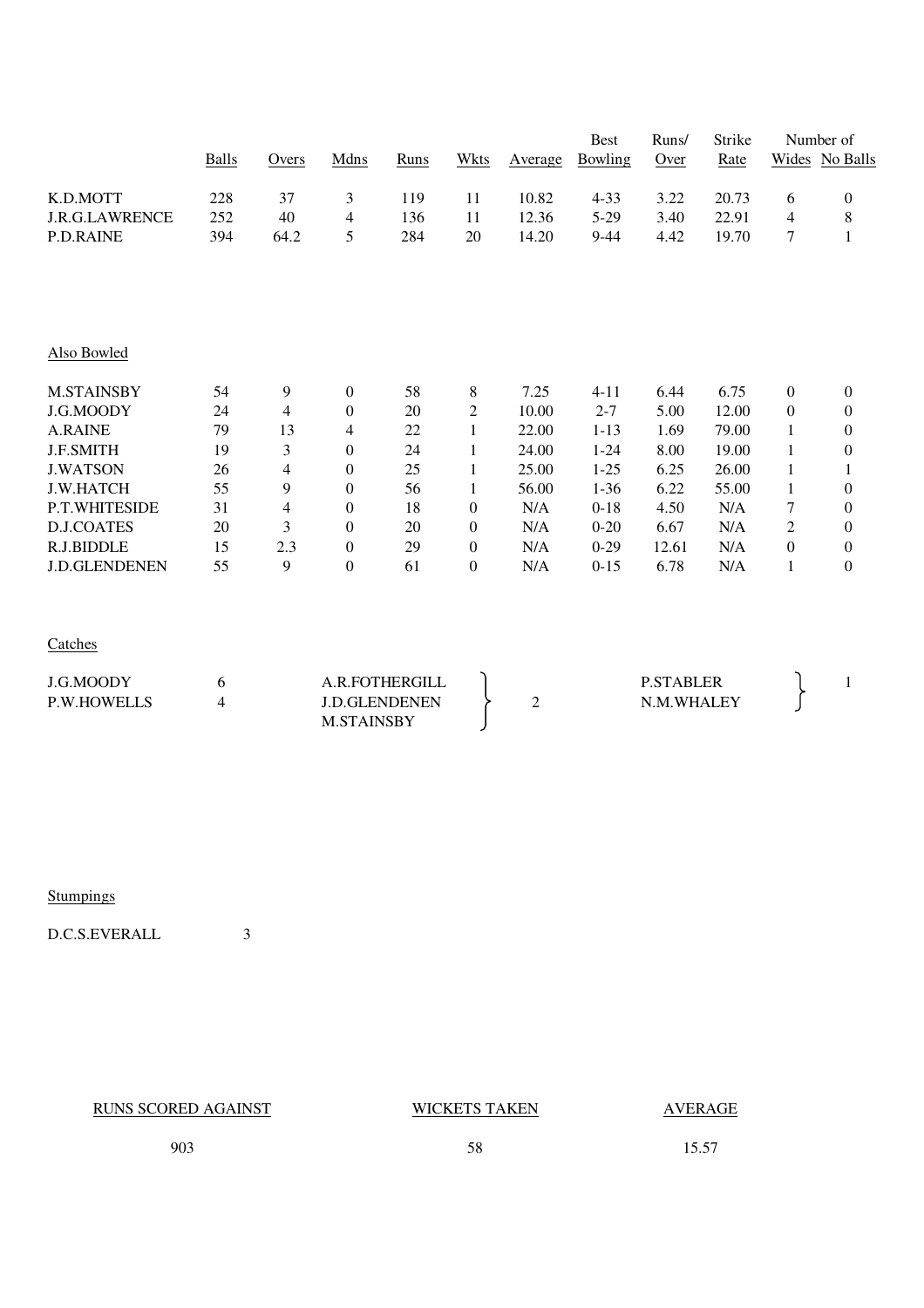| 100's J.D.GLENDENEN 180 v MARSKE           |                                                |     | (A) LEAGUE 50 off 54 balls 100 off 118 balls 150 off 149 balls |     |     |  |  |
|--------------------------------------------|------------------------------------------------|-----|----------------------------------------------------------------|-----|-----|--|--|
|                                            | J.D.GLENDENEN 123 v BISHOP AUCKLAND (H) LEAGUE |     |                                                                | 42  | 107 |  |  |
| J.D.GLENDENEN 116 <sup>*</sup> v SYNTHONIA |                                                | (A) | <b>CUP</b>                                                     | 44  | 68  |  |  |
|                                            | J.D.GLENDENEN 108* v NORMANBY HALL             |     | (H) LEAGUE                                                     | 64  | 100 |  |  |
| J.D.GLENDENEN 105* v STOCKTON              |                                                |     | (H) LEAGUE                                                     | -64 | 94  |  |  |
|                                            | J.D.GLENDENEN 104* v DARLINGTON RA             |     | (H) LEAGUE                                                     | 77  | 149 |  |  |
| J.D.GLENDENEN 102 v MARSKE                 |                                                |     | (H) LEAGUE                                                     | 42  | 104 |  |  |
| <b>J.D.GLENDENEN</b> 101 v NORTON          |                                                |     | (H) LEAGUE                                                     | 43  | 92  |  |  |
|                                            | J.D.GLENDENEN 101 v BISHOP AUCKLAND (A) LEAGUE |     |                                                                | -99 | 135 |  |  |

| 50's | <b>J.D.GLENDENEN</b> | 94*   |              | <b>v SALTBURN</b>      |     | (H) LEAGUE 50 off 72 balls |    |  |
|------|----------------------|-------|--------------|------------------------|-----|----------------------------|----|--|
|      | A.R.FOTHERGILL       | $83*$ |              | <b>v SYNTHONIA</b>     | (A) | <b>CUP</b>                 | 40 |  |
|      | <b>J.D.GLENDENEN</b> | $82*$ |              | <b>v NORTHALLERTON</b> |     | (H) LEAGUE                 | 77 |  |
|      | <b>M.STAINSBY</b>    | 74    |              | <b>v MIDDLESBROUGH</b> |     | (A) LEAGUE                 | 97 |  |
|      | <b>J.D.GLENDENEN</b> | 61    |              | v GUISBOROUGH          |     | (A) LEAGUE                 | 81 |  |
|      | <b>M.STAINSBY</b>    | 61    |              | v REDCAR               |     | (A) LEAGUE                 | 85 |  |
|      | <b>J.D.GLENDENEN</b> | 57    |              | <b>v SILKSWORTH</b>    | (A) | <b>CUP</b>                 | 43 |  |
|      | M.E.JOBLING          | $56*$ |              | <b>v SALTBURN</b>      |     | (A) LEAGUE                 | 69 |  |
|      | <b>J.D.GLENDENEN</b> | 56    |              | <b>v BLACKHALL</b>     |     | (H) LEAGUE                 | 88 |  |
|      | <b>M.STAINSBY</b>    | $55*$ | $\mathbf{V}$ | <b>BOLDON</b>          | (A) | <b>CUP</b>                 | 45 |  |
|      | J.G.MOODY            | 55    |              | <b>v NORMANBY HALL</b> |     | (A) LEAGUE                 | 76 |  |
|      | <b>J.W.HATCH</b>     | 53    | $\mathbf{V}$ | <b>SHILDON</b>         | (H) | <b>CUP</b>                 | 44 |  |
|      | M.E.JOBLING          | 50    |              | v MIDDLESBROUGH        | (H) | <b>LEAGUE</b>              | 64 |  |
|      | D.J.B.MORGANS        | 50    | V            | <b>REDCAR</b>          | (H) | <b>LEAGUE</b>              | 83 |  |
|      |                      |       |              |                        |     |                            |    |  |

### FASTEST 50

| A.R.FOTHERGILL | <b>v SYNTHONIA</b> | $(A)$ CUP | off 40 balls |  |
|----------------|--------------------|-----------|--------------|--|
|                |                    |           |              |  |

### HIGHEST LEAGUE PARTNERSHIPS

| <b>WICKET</b> |      |                 |                                                                                                                                 | $+$                                                                                                                                                                                                   | D.J.B.MORGANS  |                             | 190 balls |
|---------------|------|-----------------|---------------------------------------------------------------------------------------------------------------------------------|-------------------------------------------------------------------------------------------------------------------------------------------------------------------------------------------------------|----------------|-----------------------------|-----------|
| <b>WICKET</b> | 132. |                 |                                                                                                                                 | $+$                                                                                                                                                                                                   | D.J.B.MORGANS  |                             | 99 balls  |
| <b>WICKET</b> | 93.  | v MIDDLESBROUGH |                                                                                                                                 | $+$                                                                                                                                                                                                   | J.W.HATCH      |                             | 125 balls |
| <b>WICKET</b> | 70.  | v MARSKE        |                                                                                                                                 | $+$                                                                                                                                                                                                   | A.R.FOTHERGILL |                             | 68 balls  |
| <b>WICKET</b> | 23   |                 |                                                                                                                                 | $+$                                                                                                                                                                                                   | J.R.G.LAWRENCE |                             | 29 balls  |
| <b>WICKET</b> |      |                 |                                                                                                                                 | $+$                                                                                                                                                                                                   | A.RAINE        |                             | 47 balls  |
| <b>WICKET</b> | 63.  | v BLACKHALL     |                                                                                                                                 | $+$                                                                                                                                                                                                   |                |                             | 92 balls  |
| <b>WICKET</b> | 41   | v NORMANBY HALL |                                                                                                                                 | $+$                                                                                                                                                                                                   | P.T.WHITESIDE  |                             | 67 balls  |
| <b>WICKET</b> | 15   |                 |                                                                                                                                 |                                                                                                                                                                                                       | D.C.S.EVERALL  |                             | 34 balls  |
| <b>WICKET</b> |      |                 |                                                                                                                                 |                                                                                                                                                                                                       |                |                             | 37 balls  |
|               |      |                 | 154* v STOCKTON<br>v MARSKE<br><b>v BISHOP AUCKLAND</b><br>53* v MIDDLESBROUGH<br><b>v DARLINGTON RA</b><br>12* v NORMANBY HALL | (H) J.D.GLENDENEN<br>(A) J.D.GLENDENEN<br>(A) M.STAINSBY<br>(H) J.D.GLENDENEN<br>(A) J.D.GLENDENEN<br>(A) A.R.FOTHERGILL<br>$(A)$ J.G.MOODY<br>$(A)$ J.G.MOODY<br>$(A)$ K.D.MOTT<br>(A) D.C.S.EVERALL |                | J.R.G.LAWRENCE<br>P.D.RAINE |           |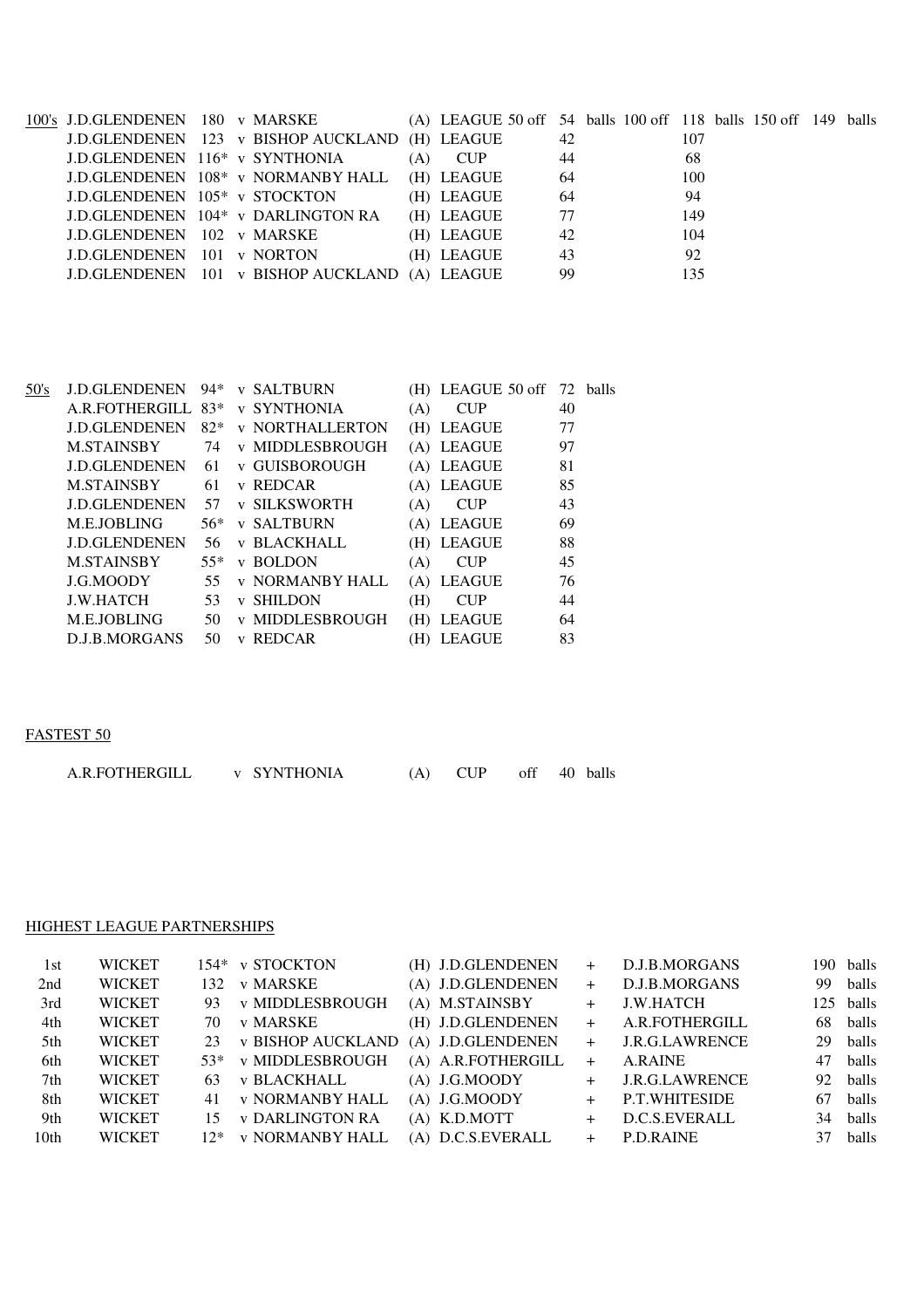### LEAGUE

|                       | <b>BOWLED</b> | <b>CAUGHT</b> | L.B.W. | <b>STUMPED</b> | <b>RUN OUT</b> |
|-----------------------|---------------|---------------|--------|----------------|----------------|
| <b>J.D.GLENDENEN</b>  |               | 10            |        |                |                |
| D.J.B.MORGANS         |               | 10            |        |                |                |
| <b>M.STAINSBY</b>     |               |               |        |                |                |
| J.G.MOODY             |               |               |        |                |                |
| A.R.FOTHERGILL        |               |               |        |                |                |
| L.J.HUTTON            |               |               |        |                |                |
| M.E.JOBLING           |               |               |        |                |                |
| <b>J.W.HATCH</b>      |               |               |        |                |                |
| <b>J.R.G.LAWRENCE</b> |               |               |        |                |                |
| <b>K.BARKER</b>       |               |               |        |                |                |
| R.J.BIDDLE            |               |               |        |                |                |
| <b>P.STABLER</b>      |               |               |        |                |                |
| D.C.S.EVERALL         |               |               |        |                |                |
| K.D.MOTT              |               |               |        |                |                |
| <b>A.RAINE</b>        |               |               |        |                |                |
| J.F.SMITH             |               |               |        |                |                |
| <b>J.WATSON</b>       |               |               |        |                |                |
| <b>P.W.HOWELLS</b>    |               |               |        |                |                |
| P.D.RAINE             |               |               |        |                |                |
| <b>S.WHITEHEAD</b>    |               |               |        |                |                |
| P.T.WHITESIDE         |               |               |        |                |                |
|                       | 43            | 54            | 13     |                | 9              |

**CUPS** 

| <b>J.D.GLENDENEN</b>  |    |    |          |  |
|-----------------------|----|----|----------|--|
| D.J.B.MORGANS         |    |    |          |  |
| J.G.MOODY             |    |    |          |  |
| <b>P.STABLER</b>      |    |    |          |  |
| <b>M.STAINSBY</b>     |    |    |          |  |
| <b>J.W.HATCH</b>      |    |    |          |  |
| A.R.FOTHERGILL        |    |    |          |  |
| <b>J.F.SMITH</b>      |    |    |          |  |
| R.J.BIDDLE            |    |    |          |  |
| L.J.HUTTON            |    |    |          |  |
| <b>J.R.G.LAWRENCE</b> |    |    |          |  |
| N.M.WHALEY            |    |    |          |  |
| <b>D.J.COATES</b>     |    |    |          |  |
| D.C.S.EVERALL         |    |    |          |  |
| <b>P.W.HOWELLS</b>    |    |    |          |  |
| M.E.JOBLING           |    |    |          |  |
| K.D.MOTT              |    |    |          |  |
| <b>A.RAINE</b>        |    |    |          |  |
| <b>J.WATSON</b>       |    |    |          |  |
|                       | 19 | 30 | $\theta$ |  |
|                       |    |    |          |  |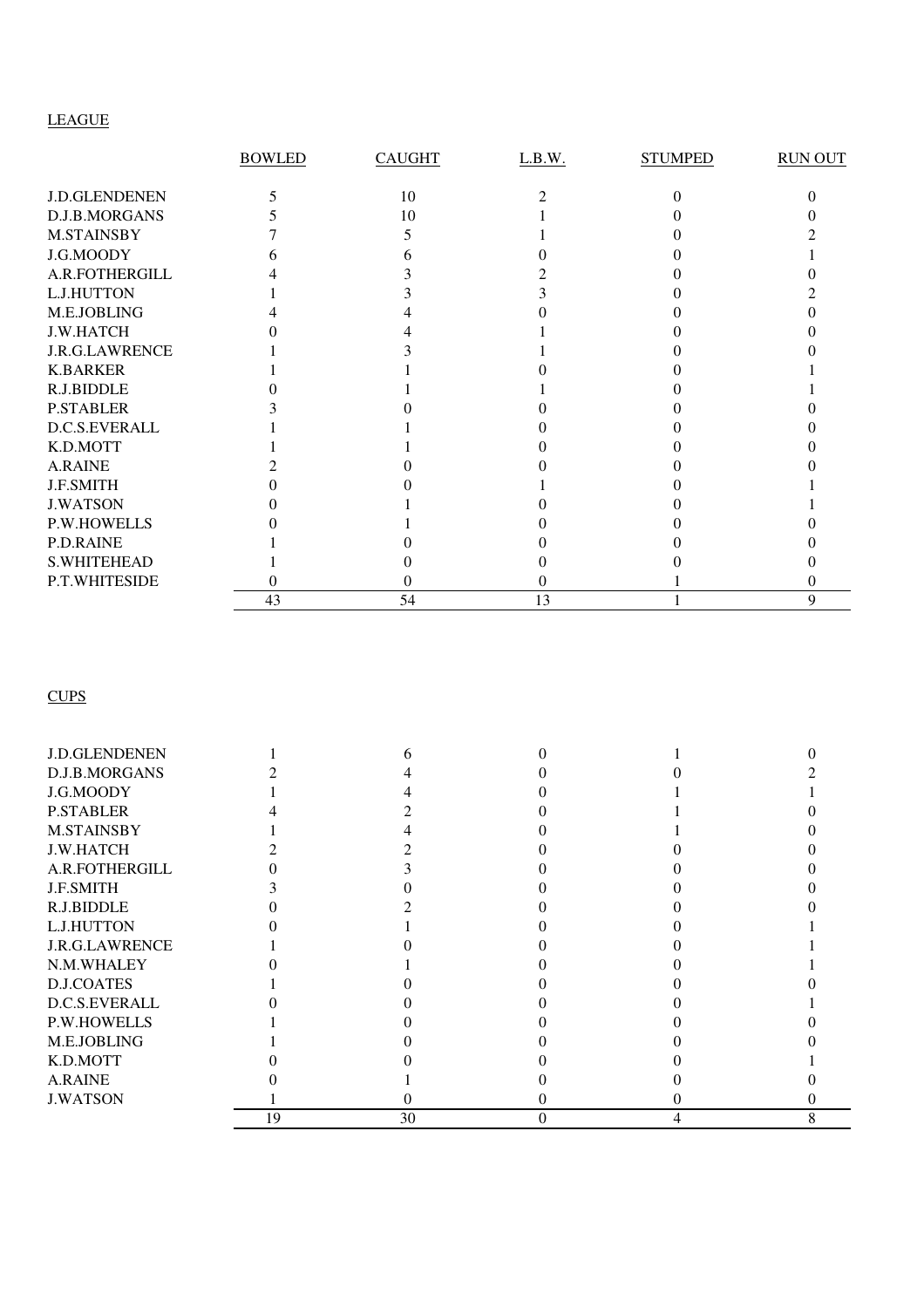| 9 WICKET        | <b>P.D.RAINE</b>                                                                                                                   | 9-44                                                     | V                                                                 | <b>KIMBLESWORTH</b>                                                                                                     | (Neut.)                                | <b>CUP</b>                                                                                      |
|-----------------|------------------------------------------------------------------------------------------------------------------------------------|----------------------------------------------------------|-------------------------------------------------------------------|-------------------------------------------------------------------------------------------------------------------------|----------------------------------------|-------------------------------------------------------------------------------------------------|
| <b>8 WICKET</b> | K.D.MOTT                                                                                                                           | 8-48                                                     | $\mathbf{V}$                                                      | <b>NORTHALLERTON</b>                                                                                                    | (A)                                    | <b>LEAGUE</b>                                                                                   |
| 7 WICKET        | <b>J.R.G.LAWRENCE</b> 7-42                                                                                                         |                                                          |                                                                   | <b>v NORMANBY HALL</b>                                                                                                  | (H)                                    | <b>LEAGUE</b>                                                                                   |
| <b>6 WICKET</b> | <b>P.D.RAINE</b>                                                                                                                   | $6-41$                                                   | $\mathbf{V}$                                                      | <b>NORTON</b>                                                                                                           | (H)                                    | <b>LEAGUE</b>                                                                                   |
| 5 WICKET        | <b>J.R.G.LAWRENCE</b><br><b>J.R.G.LAWRENCE</b><br><b>J.D.GLENDENEN</b><br><b>C.DENT</b><br><b>J.R.G.LAWRENCE</b><br><b>A.RAINE</b> | 5-29<br>5-37<br>$5-42$<br>$5-43$<br>$5 - 53$<br>$5 - 55$ | $\mathbf{V}$<br>V<br>$\mathbf{V}$<br>$\mathbf{V}$<br>$\mathbf{V}$ | <b>SHILDON</b><br><b>MARKSE</b><br><b>v NORTHALLERTON</b><br><b>MARKSE</b><br><b>BISHOP AUCKLAND</b><br><b>SALTBURN</b> | (H)<br>(H)<br>(H)<br>(A)<br>(A)<br>(A) | <b>CUP</b><br><b>LEAGUE</b><br><b>LEAGUE</b><br><b>LEAGUE</b><br><b>LEAGUE</b><br><b>LEAGUE</b> |

| HAT-TRICKS J.R.G.LAWRENCE | v MARKSE               |     | (H) LEAGUE  |
|---------------------------|------------------------|-----|-------------|
| M.STAINSBY                | <b>v</b> DARLINGTON RA | (A) | <b>CUP</b>  |
| P.D.RAINE                 | <b>v KIMBLESWORTH</b>  |     | (Neut.) CUP |

### LEAGUE

|                       | <b>BOWLED</b> | <b>CAUGHT</b>  | L.B.W.         | <b>STUMPED</b>   |
|-----------------------|---------------|----------------|----------------|------------------|
|                       |               |                |                |                  |
| K.D.MOTT              | 11            | 14             | $\overline{4}$ | 1                |
| <b>J.R.G.LAWRENCE</b> | 14            | 10             |                | $\mathbf{0}$     |
| <b>J.D.GLENDENEN</b>  | 6             | 13             | $\Omega$       | $\overline{c}$   |
| <b>P.D.RAINE</b>      | 3             | 13             | 2              | $\overline{2}$   |
| <b>A.RAINE</b>        | 3             | 8              | $\overline{2}$ | $\mathbf{0}$     |
| <b>M.STAINSBY</b>     | 6             | 3              | $\theta$       | $\theta$         |
| <b>C.DENT</b>         |               | 7              | 0              | $\theta$         |
| <b>J.W.HATCH</b>      | 5             | 2              | 0              | $\theta$         |
| D.J.B.MORGANS         | 0             |                | 0              | 3                |
| P.T.WHITESIDE         |               | $\theta$       | 0              | $\overline{2}$   |
| A.R.FOTHERGILL        | $\theta$      |                | $\theta$       | $\overline{0}$   |
|                       | 50            | 72             | 9              | 10               |
|                       |               |                |                |                  |
| <b>CUPS</b>           |               |                |                |                  |
|                       |               |                |                |                  |
| <b>P.D.RAINE</b>      | 8             | 10             | 1              | 1                |
| <b>J.R.G.LAWRENCE</b> | 7             | 3              |                | $\mathbf{0}$     |
| K.D.MOTT              | 7             | 2              | 0              | $\overline{2}$   |
| <b>M.STAINSBY</b>     | 5             | $\overline{2}$ |                | $\mathbf{0}$     |
| J.G.MOODY             | 2             | $\theta$       | 0              | $\overline{0}$   |
| <b>J.W.HATCH</b>      |               | 0              | $\theta$       | $\overline{0}$   |
| A.RAINE               |               | $\Omega$       | 0              | $\theta$         |
| <b>J.F.SMITH</b>      |               | $\Omega$       | 0              | $\boldsymbol{0}$ |
| <b>J.WATSON</b>       | $\theta$      |                | $\overline{0}$ | $\boldsymbol{0}$ |
|                       | 32            | 18             | 3              | 3                |